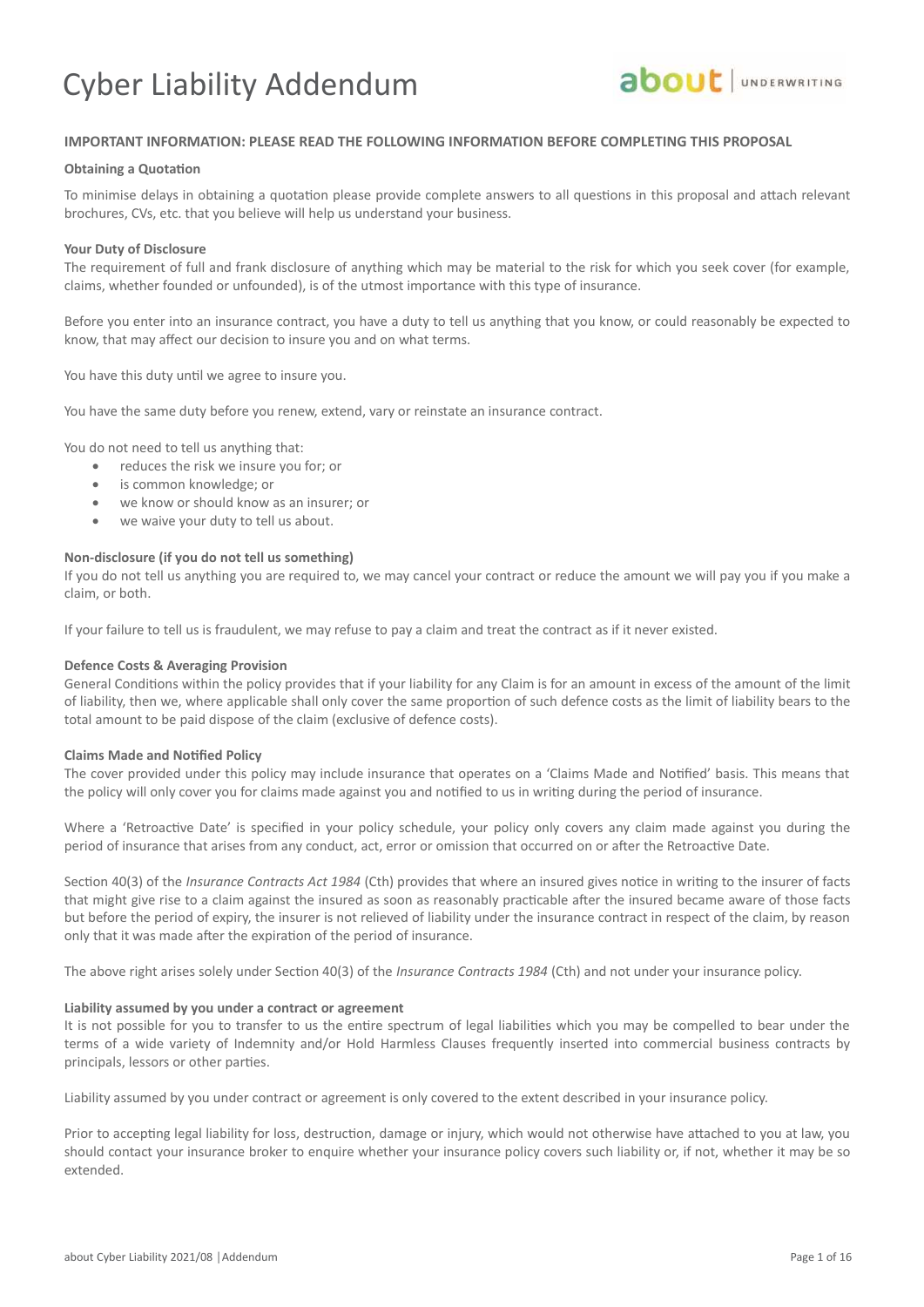### **Subrogation Agreements**

Where another person would be liable to compensate you for any legal liability for loss, destruction, damage or injury otherwise covered by this insurance, but you have agreed with that person either before or after the loss, destruction, damage or injury occurred that you would not seek to recover any monies from that person, we will not cover you under this insurance for such legal liability for loss, destruction, damage or injury.

### **Privacy**

About Underwriting value the privacy of your personal information and we will ensure the handling of your personal information is dealt with in accordance with the *Privacy Act 1988* (Cth) (the Act) and the relevant Australian Privacy Principals. Our full privacy policy can be accessed at **aboutunderwriting.com.au** 

When we provide insurance products and/or services, we ask you for the personal information we need to assess applications for insurance policies, to administer and manage insurance policies and to investigate and handle claims. This can include a broad range of information ranging from your name, date of birth, address and contact details to other information about your personal affairs including your profession, financial affairs including financial statements, any criminal convictions or claims.

We may need to disclose personal information that you provide us to contractors, coinsureds, insurers and underwriters (who may be located overseas), lawyers, claims adjusters and others engaged by About Underwriting to enable them to administer policies or handle claims. Regardless of the information shared, we will take all reasonable steps to ensure that the above parties protect your information in the same way that we do.

Our Privacy Policy shown in the above link contains information about how you can access the information we hold about you, ask us to correct it, or make a privacy related complaint. You can obtain a copy from our Privacy Officer by emailing to privacy@aboutunderwriting.com.au

#### **Consent**

By visiting any of our websites, online quotation systems, applying for, renewing or using any of our products or services you agree to your information being collected, held, used and disclosed as set out in our Privacy Policy.

#### **Claims Conditions**

#### Reporting and Notice

Every claim made against you (the insured) shall be notified to us as soon as practicable, and in any event, prior to the expiry of the Period of Insurance or Extended Reporting Period (if applicable), and all documentation and correspondence pertaining to such claim shall be forwarded to us as soon as practicable after receipt. All notifications of claims must be sent to:

### claims@aboutunderwriting.com.au

Attention: Claims Manager About Underwriting Pty Ltd PO Box 16106 Collins Street West, Melbourne, VIC 8007

Summary

- You agree:
	- at your expense, to give us all information that will assist us, our investigators and legal representatives, cooperate fully with us and do all things reasonably practicable to avoid or diminish any claim.
	- to waive any claim for legal professional privilege to the extent only that the privilege would otherwise prevent any investigator or legal representative from disclosing information to us.
	- not to admit liability, settle or incur any costs for a claim without our prior written consent.
	- that we shall be entitled to have the conduct of any claim and may do so in your name.

The claims conditions are more fully described in the "claims conditions" sections of the accompanying policy.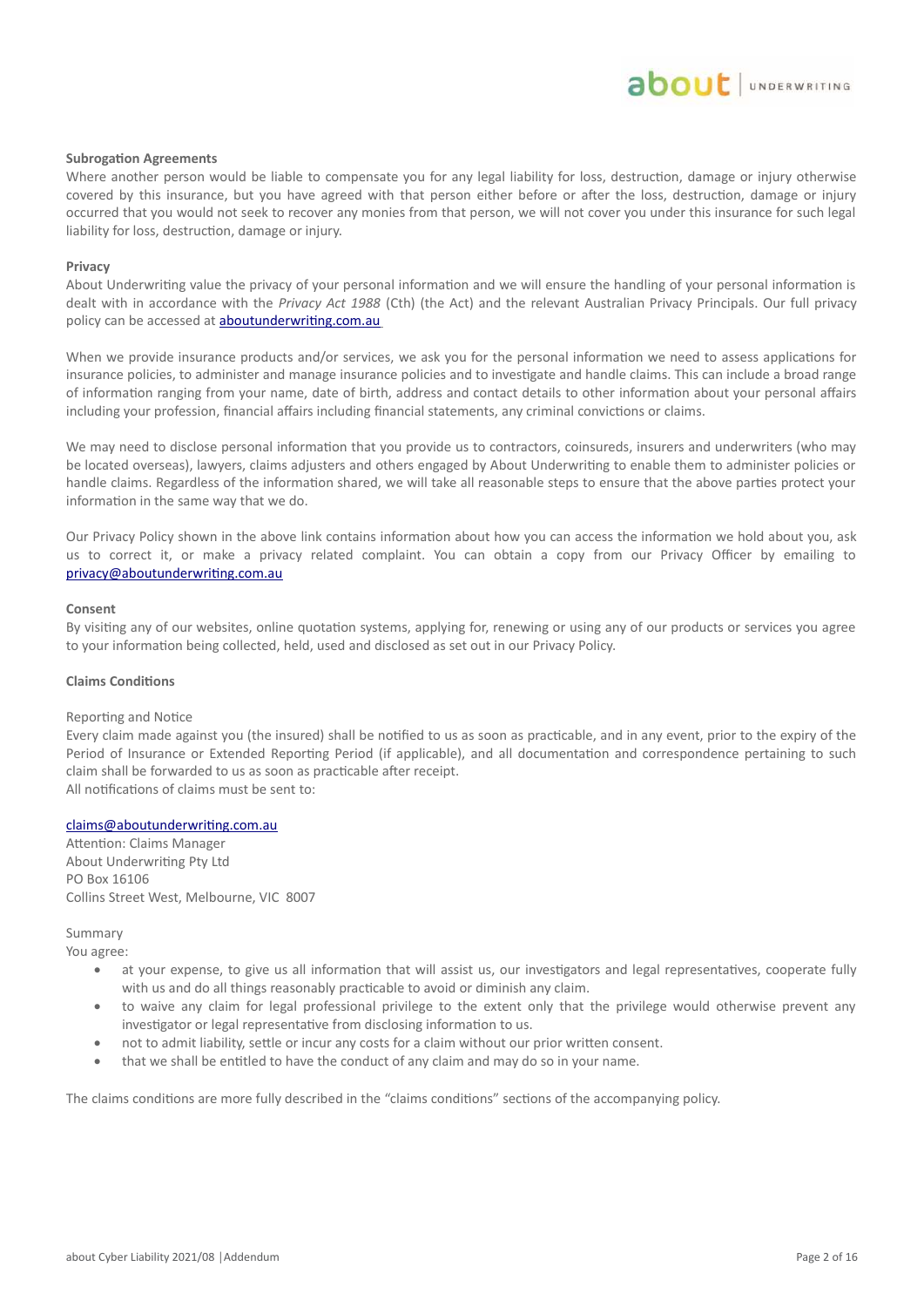

**Complaints, Disputes or Feedback**

If you wish to make a complaint or provide feedback about our products or services, or a Privacy breach, you can contact us at complaints@aboutunderwriting.com.au or privacy@aboutunderwriting.com.au Please refer to our complaints & disputes process detailed at **aboutunderwriting.com.au** 

If this does not resolve the matter or you are not satisfied with the way a complaint has been dealt with, you should contact:

Lloyd's Underwriters' General Representative in Australia Suite 1603 Level 16, 1 Macquarie Place Sydney NSW 2000 Telephone Number: (02) 8298 0700 Email: idraustralia@lloyds.com

Complaints that cannot be resolved can be escalated to an independent dispute resolution body; Australian Financial Complaints Authority (AFCA). This external dispute resolution body has the ability to make decisions of which About Underwriting are obliged to comply. Contact details are:

> Australian Financial Complaints Authority Phone: 1800 931 678 Fax: (03) 9613 6399 Email: info@afca.org.au Internet: https://www.afca.org.au GPO Box 3, Melbourne, VIC 3001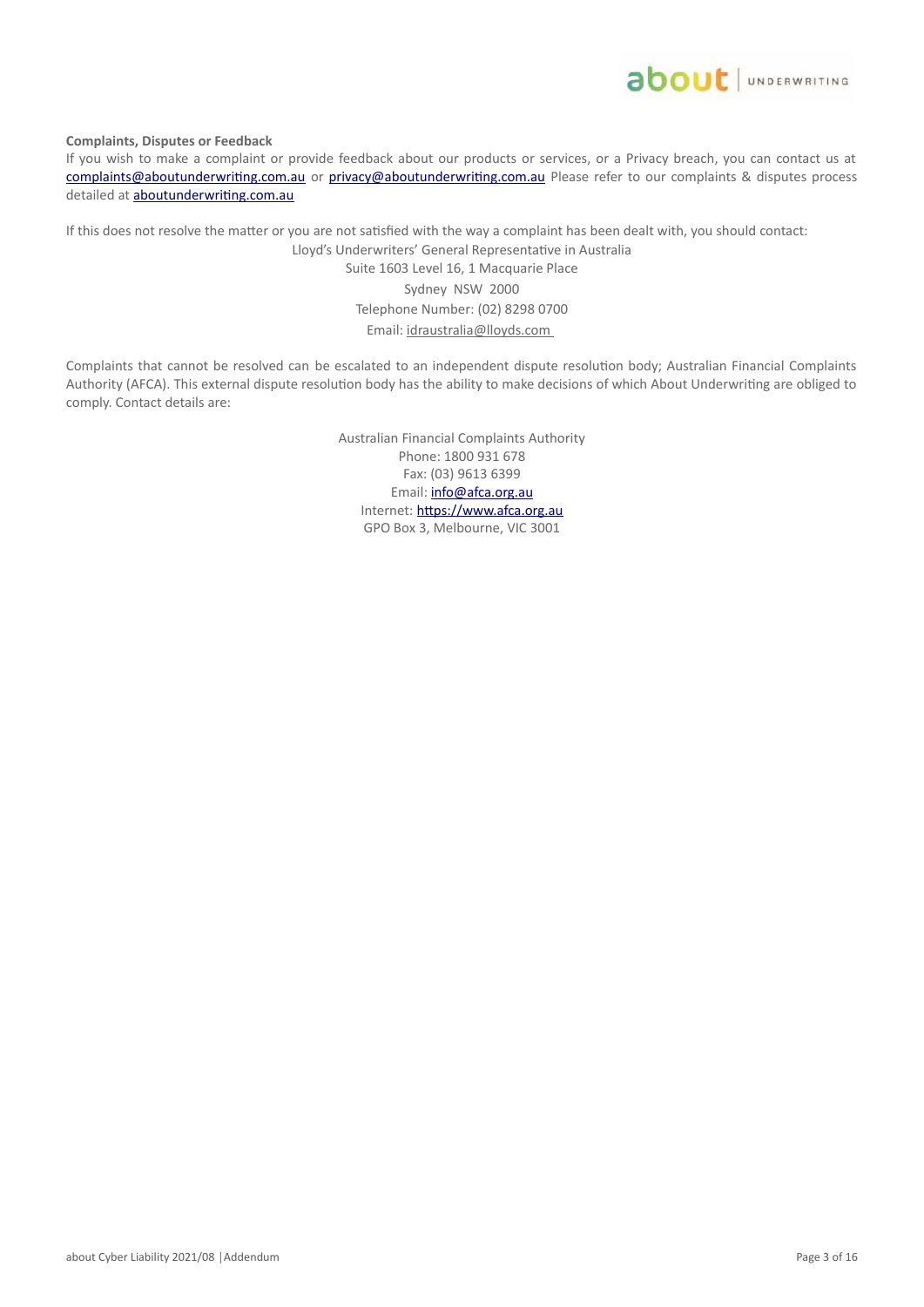

# **Cyber Liability Addendum**

This Addendum is for Cyber Liability.

"You/your" in this Addendum means the "Named Insured".

| <b>About you</b>          |                                  |                                                                                                                                                                                                                                                                                                                                        |
|---------------------------|----------------------------------|----------------------------------------------------------------------------------------------------------------------------------------------------------------------------------------------------------------------------------------------------------------------------------------------------------------------------------------|
| 1. Named insured(s):      |                                  |                                                                                                                                                                                                                                                                                                                                        |
| 2. Address:               |                                  |                                                                                                                                                                                                                                                                                                                                        |
| 3. Website:               |                                  |                                                                                                                                                                                                                                                                                                                                        |
| <b>About the business</b> |                                  |                                                                                                                                                                                                                                                                                                                                        |
| 4. Annual gross revenues: |                                  |                                                                                                                                                                                                                                                                                                                                        |
| Last financial year:      | <b>Current Financial</b><br>Year | Next financial year:                                                                                                                                                                                                                                                                                                                   |
| \$                        | $\,$                             | \$                                                                                                                                                                                                                                                                                                                                     |
|                           |                                  | 5. Approximately how many PII's are retained or processed within your computer network, databases and<br>records? (PII is defined as a personally identifiable record on an individual that can be used to identify, contact or<br>locate a single individual. Multiple pieces of information on the same person count as one record). |

6. Identify the type of PII retained on your network: Payment Card Data Healthcare Data Other PII:

□ Payment Card Data □ Healthcare Data □ Other PII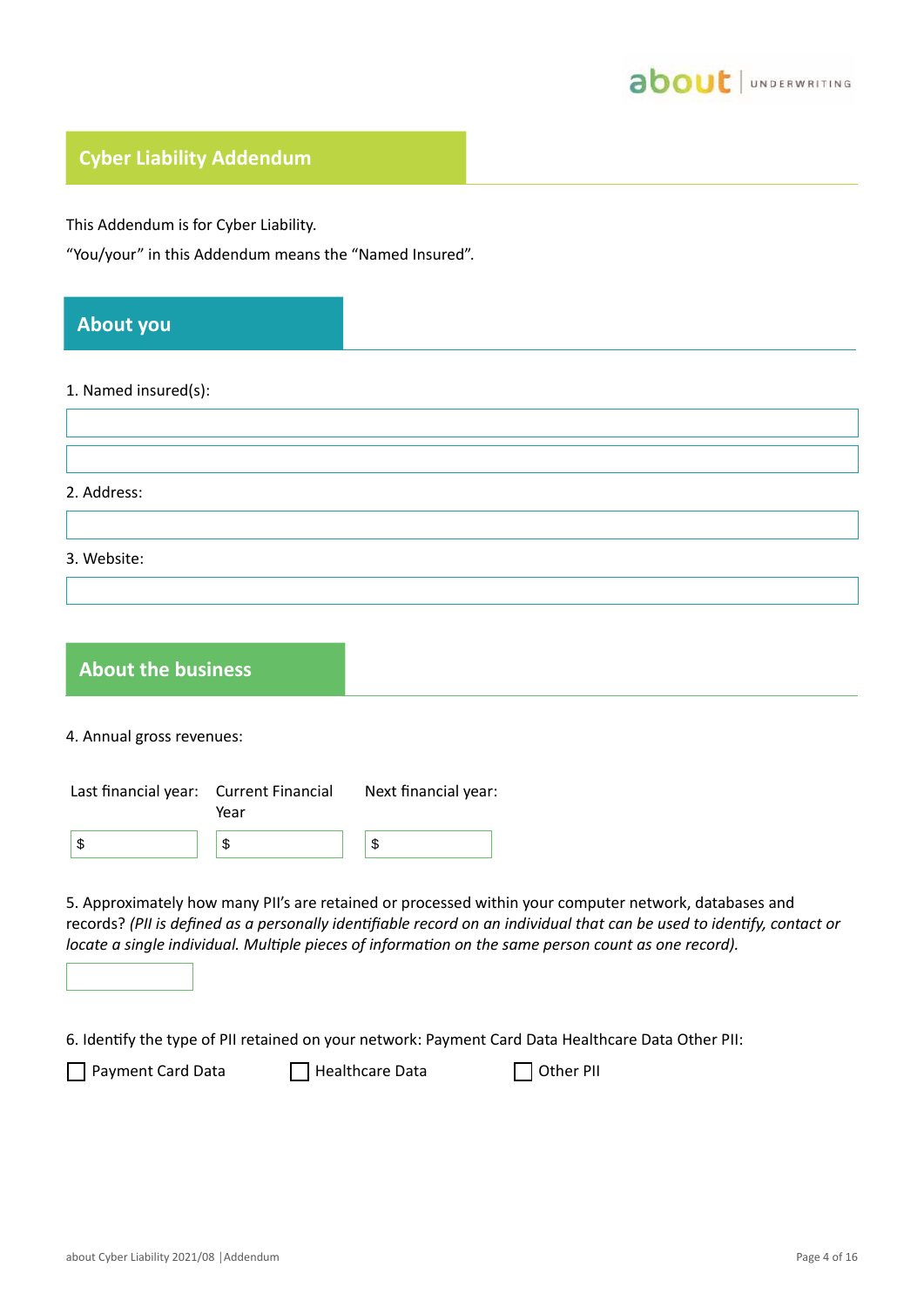

# 7. Please provide a brief description of your main business operations:

8. Current number of employees: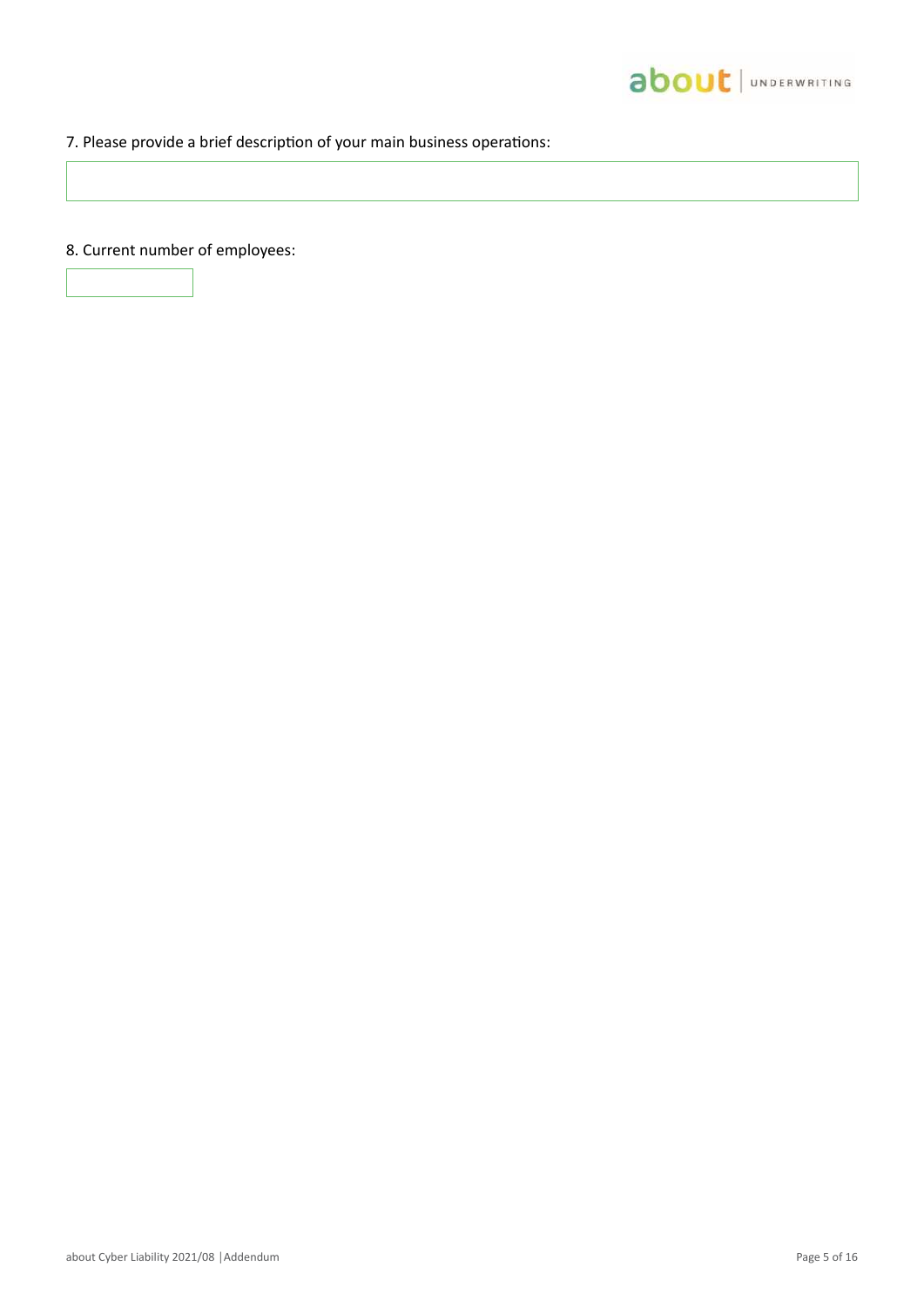

# **9. Network Security Information**

| a. Please indicate which of the following you have in place:                                                                                   |                                                                                                           |    |  |  |  |
|------------------------------------------------------------------------------------------------------------------------------------------------|-----------------------------------------------------------------------------------------------------------|----|--|--|--|
| Business Continuity Plan that addresses network outages:                                                                                       | $\bigcap$ Yes                                                                                             | No |  |  |  |
| Incident Response Plan:                                                                                                                        | $\sqcap$ Yes                                                                                              | No |  |  |  |
| Disaster Recovery Plan:                                                                                                                        | Ses                                                                                                       | No |  |  |  |
| b. Are the plans tested annually?                                                                                                              |                                                                                                           |    |  |  |  |
| If 'no', please provide an explanation why:                                                                                                    |                                                                                                           |    |  |  |  |
|                                                                                                                                                |                                                                                                           |    |  |  |  |
| c. Are all portable media devices encrypted?                                                                                                   | $\Box$ Yes                                                                                                | No |  |  |  |
| If 'no', please detail the type and how much PII is stored on portable media devices and how it is protected iin the<br>absence of encryption: |                                                                                                           |    |  |  |  |
|                                                                                                                                                |                                                                                                           |    |  |  |  |
| d. Is all sensitive and confidential information stored on your databases, servers and data files encrypted?                                   |                                                                                                           |    |  |  |  |
|                                                                                                                                                | Yes                                                                                                       | No |  |  |  |
| e. Is all sensitive and confidential information encrypted in transit?                                                                         | Yes                                                                                                       | No |  |  |  |
|                                                                                                                                                | f. Is all information held in a physical form disposed of or recycled by confidential and secure methods? |    |  |  |  |
|                                                                                                                                                |                                                                                                           |    |  |  |  |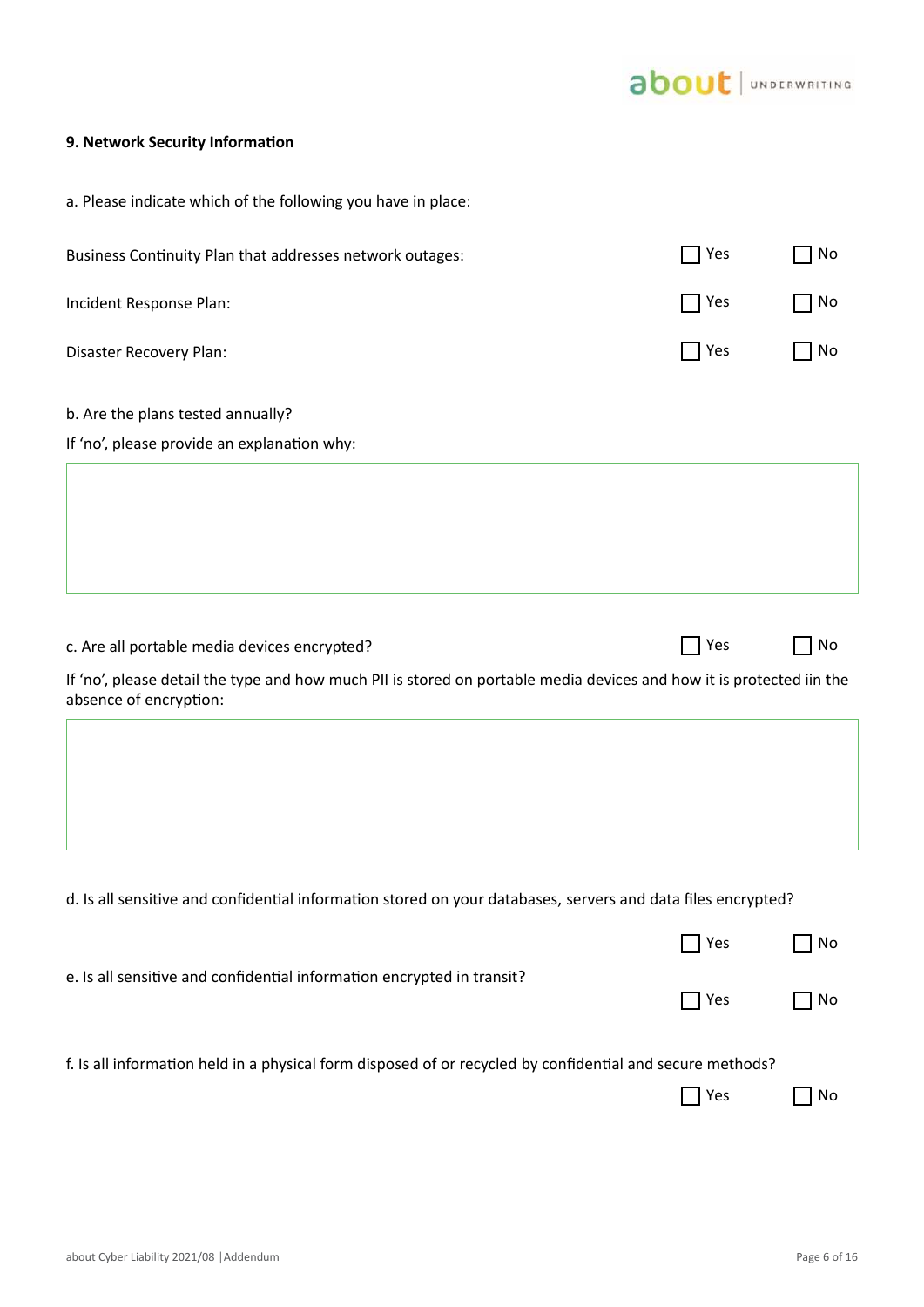

| g. Please confirm up-to-date compliance with relevant regulatory and industry framework:            |     |    |  |
|-----------------------------------------------------------------------------------------------------|-----|----|--|
| <b>HITECH</b>                                                                                       | Yes | No |  |
| <b>GDPR</b>                                                                                         | Yes | No |  |
| Payment Card Industry (PC) Data Security Standard                                                   | Yes | No |  |
| h. How many credit/debit card transactions do you process or are processed on your behalf annually? |     |    |  |
| i. Do you back-up sensitive / critical data on a daily basis?                                       | Yes | No |  |
| If 'no', please indicate how often you back-up sensitive / critical data                            |     |    |  |
| j. Do you install critical patches within 30 days of release?                                       | Yes | No |  |
| k. Do you provide mandatory training to all employees on IT security and privacy issues?            |     |    |  |
|                                                                                                     | Yes | No |  |
| If 'yes', does this include focused training on social engineering / phishing / spear phishing?     |     |    |  |
|                                                                                                     | Yes | No |  |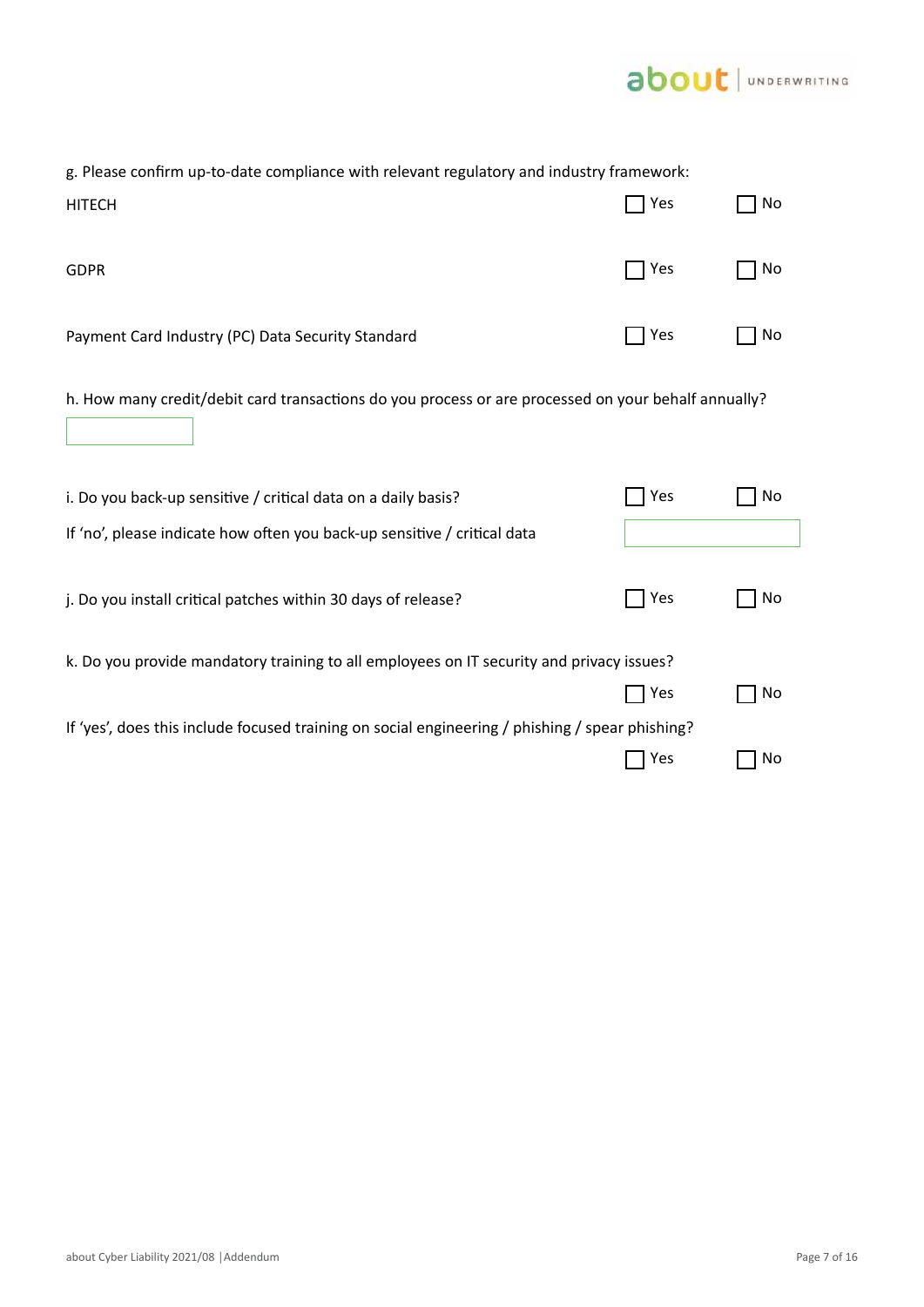# about JUNDERWRITING

### **10. Third Party Providers**

Do you require all IT service providers to demonstrate adequate security policies and procedures?

 $\Box$  Yes  $\Box$  No

Are all IT service providers required by contract to indemnify the Proposer for harm arising from a breach of the provider's security?

 $\Box$  Yes  $\Box$  No

If you outsource an IT or business process to a third party, (such as hosting, EDP, call centres/customer service, etc.) please identify your top three independent contractors:

Vendor Name: Country: Country: Services performed: Services performed: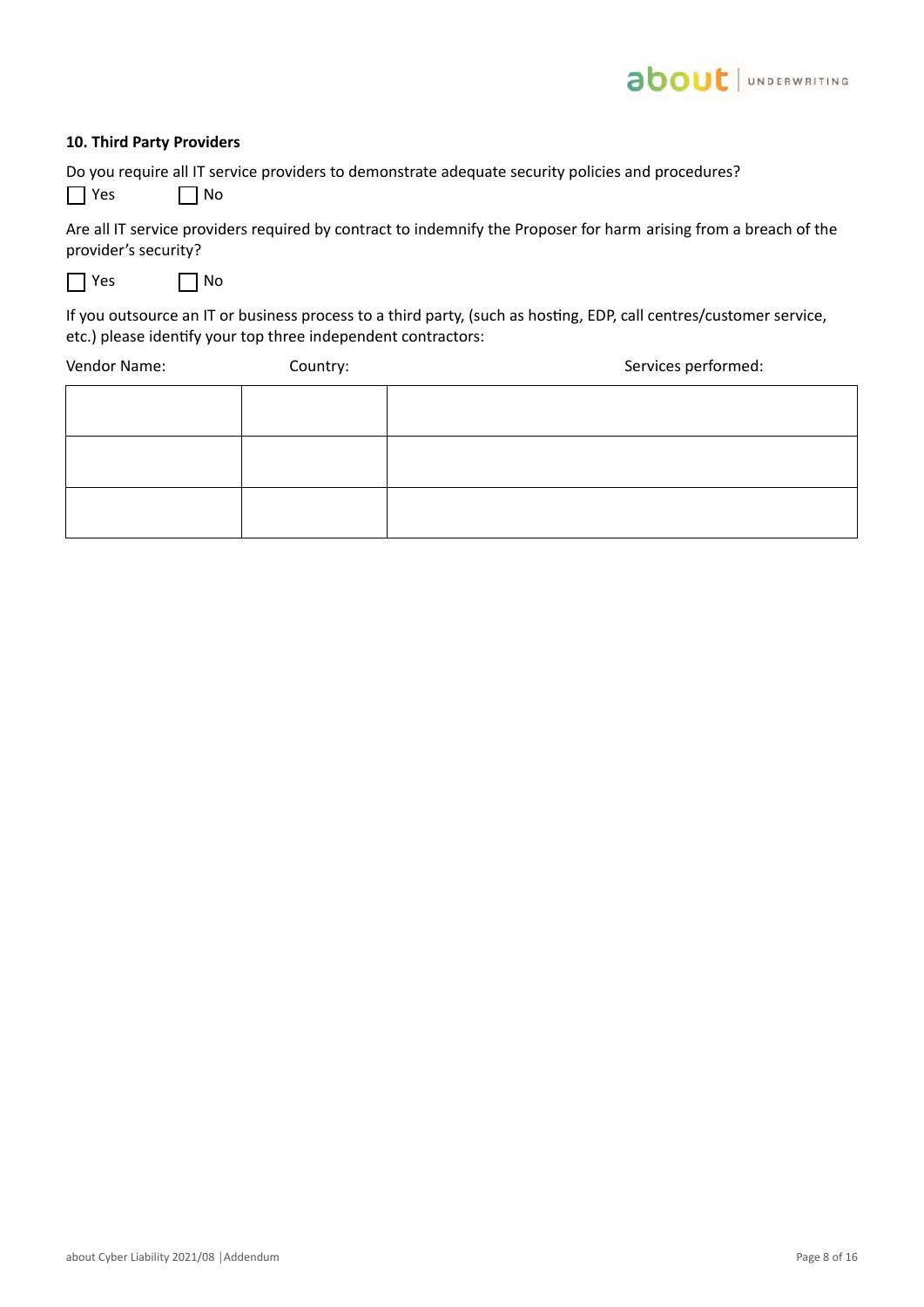

| <b>Email Security</b>                                                                                                                                         |     |    |
|---------------------------------------------------------------------------------------------------------------------------------------------------------------|-----|----|
| a. Do you pre-screen e-mails for potentially malicious attachments and links?                                                                                 | Yes | No |
| b. Do you provide a quarantine service for your users?                                                                                                        | Yes | No |
| c. Do you have the capability to automatically detonate and evaluate attachments in a sandbox to determine if<br>malicious prior to delivery to the end-user? |     |    |
|                                                                                                                                                               | Yes | No |
| d. Do you strictly enforce Sender Policy Framework (SPF) on incoming e-mails?                                                                                 | Yes | No |
| e. How often is phishing training conducted to all staff (e.g. monthly, quarterly, annually)?                                                                 |     |    |
| f. Can your users access e-mail through a web app on a non-corporate device?                                                                                  |     |    |
|                                                                                                                                                               | Yes | No |
| If 'yes', do you enforce Multi-Factor Authentication (MFA)?                                                                                                   |     |    |
|                                                                                                                                                               | Yes | No |
| g. Do you use Office 365 in your organisation?                                                                                                                | Yes | No |
| If 'yes'. Do you use the 0365 Advanced Threat Protection add-on?                                                                                              |     |    |
|                                                                                                                                                               | Yes | No |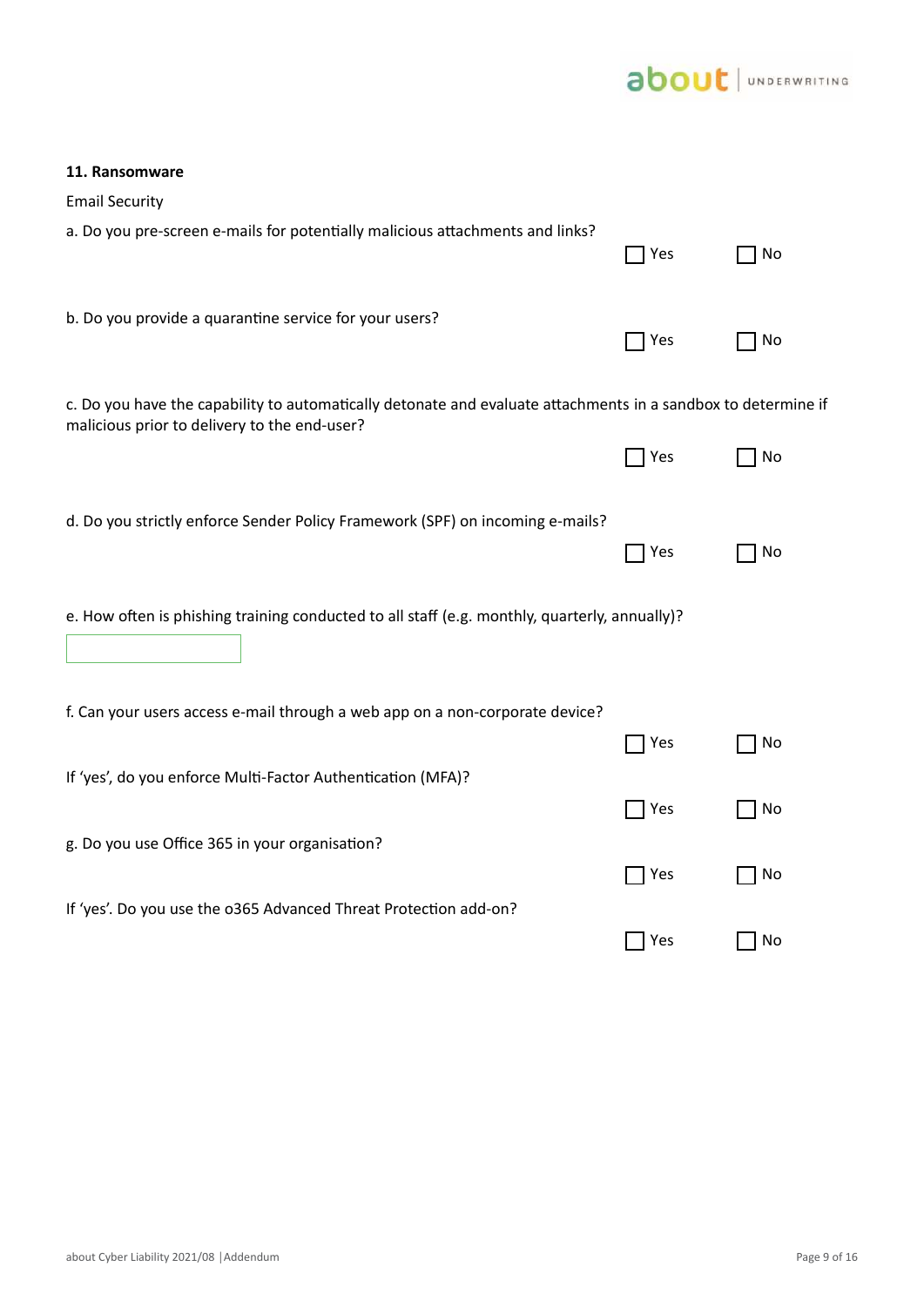# about | UNDERWRITING

| 12. Internal Security                                                                                                                             |                    |         |  |  |  |
|---------------------------------------------------------------------------------------------------------------------------------------------------|--------------------|---------|--|--|--|
| a. Do you use an endpoint protection (EPP) product across your enterprise?                                                                        | Yes                | No      |  |  |  |
| If yes, which product?                                                                                                                            |                    |         |  |  |  |
|                                                                                                                                                   |                    |         |  |  |  |
| b. Do you use endpoint detection and response (EDR) across your enterprise?<br>If yes, which product?                                             | Yes                | No      |  |  |  |
|                                                                                                                                                   |                    |         |  |  |  |
| c. Do you use MFA to protect privileged user accounts?                                                                                            | Yes                | No      |  |  |  |
| d. Is a hardened baseline configuration materially rolled out across servers, laptops, desktops and managed<br>No<br>mobile devices?<br>Yes       |                    | Partial |  |  |  |
| e. What % of the enterprise is covered by your scheduled vulnerability scans?                                                                     |                    |         |  |  |  |
| f. In what time frame do you install critical and high severity patches across your enterprise?                                                   |                    |         |  |  |  |
| Within 2 weeks<br>Within 1 month<br>Within 2 months                                                                                               | On an Ad Hoc basis |         |  |  |  |
| g. If you have any end of life or end of support software, is it segregated from the rest of the network?<br>$\Box$ Yes<br>No<br>Partial<br>  N/A |                    |         |  |  |  |
| h. Have you configured host-based and network firewalls to disallow inbound connections by default?<br>Partial<br>Yes<br>No                       |                    |         |  |  |  |
| I. Do you use a protective DNS service (e.g. Quad9, OpenDNS or the public sector (PDNS)?<br>Yes<br>No                                             |                    |         |  |  |  |
| j. Do you use an endpoint application isolation and containment technology?<br>No<br>Yes                                                          |                    |         |  |  |  |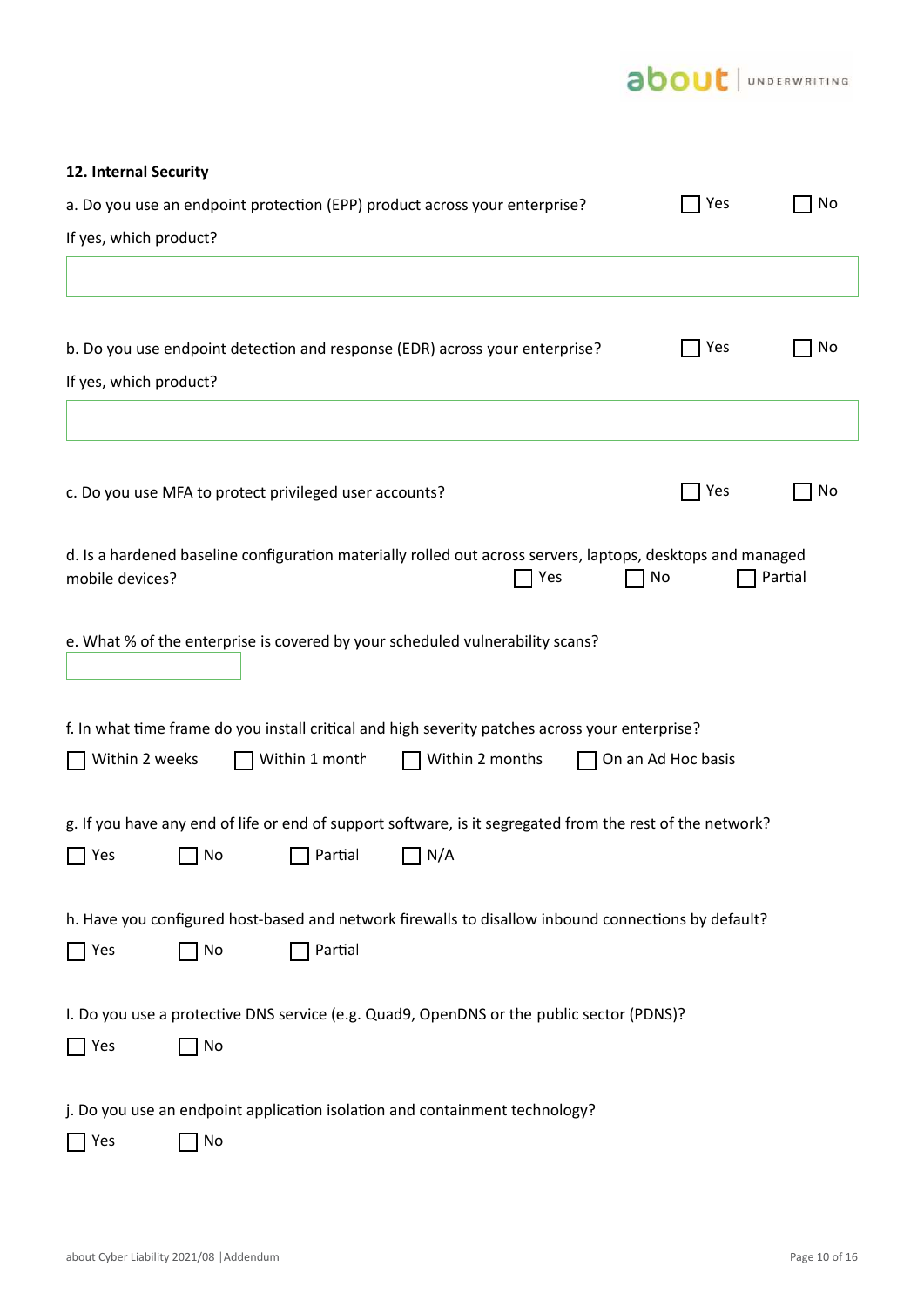

| If yes, which product?                                                                  |  |  |
|-----------------------------------------------------------------------------------------|--|--|
|                                                                                         |  |  |
| k. Do your users have local admin rights on their laptop / desktop?                     |  |  |
| $\Box$ Yes<br>No                                                                        |  |  |
| I. Can users run MS Office Macro enabled documents on their system by default?          |  |  |
| Partial<br>$\Box$ Yes<br>No                                                             |  |  |
| m. Do you provide your users with a password manager software?                          |  |  |
| $\Box$ Yes<br>No                                                                        |  |  |
| n. Do you manage privileged accounts using tooling? E.g. CyberArk                       |  |  |
| Partial<br>$\Box$ Yes<br>No                                                             |  |  |
| o. Do you have a security operations centre established, either in-house or outsourced? |  |  |
| $\sqrt{$ Yes 24/7<br>Yes Working Hours<br>$\Box$ No                                     |  |  |
|                                                                                         |  |  |

# p. Please use the space below to detail any other information relating to Internal Security you wish to raise:

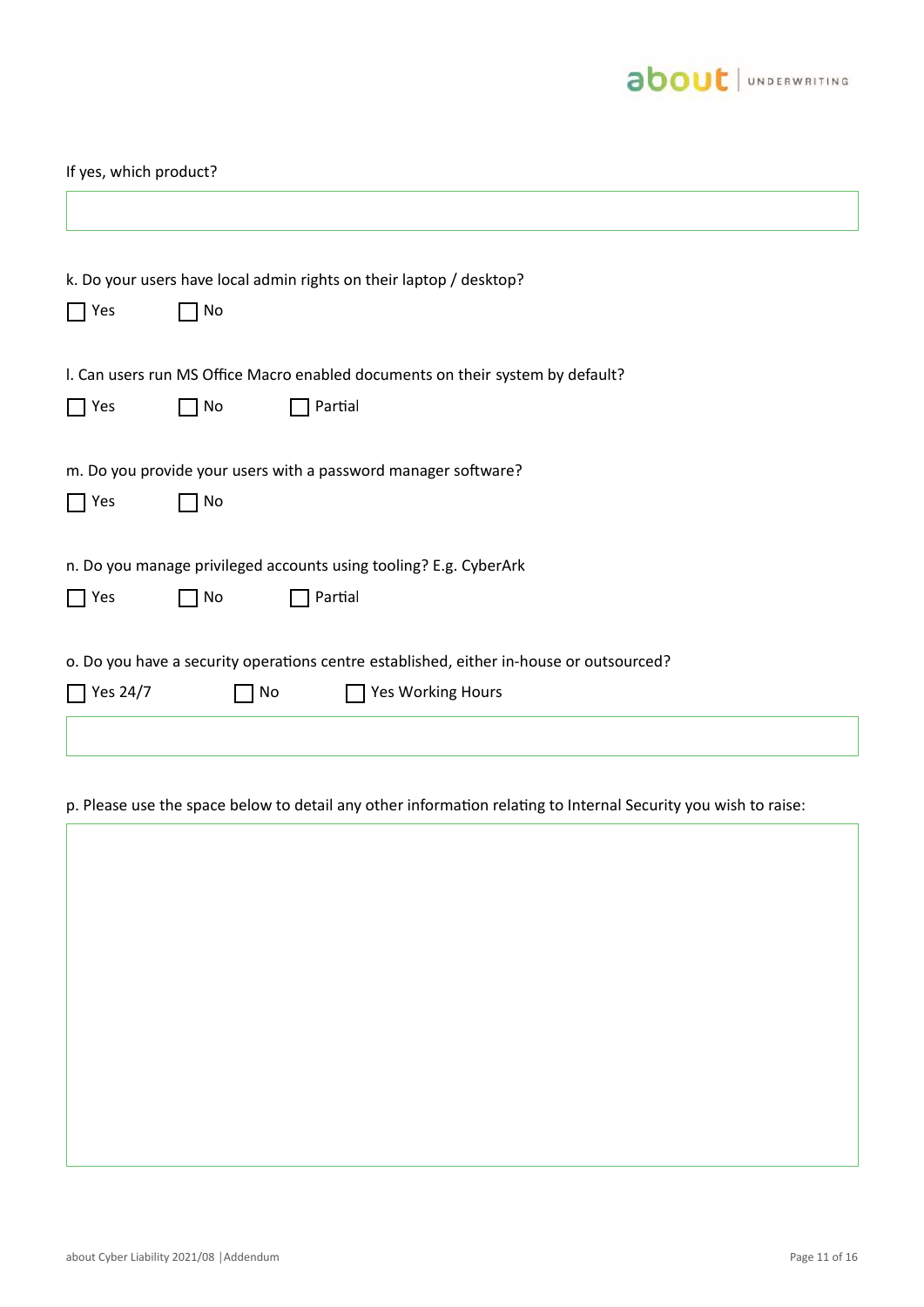

| 13. Back-Up and Recovery Policies                                                                                                      |
|----------------------------------------------------------------------------------------------------------------------------------------|
| a. Are your backups encrypted?                                                                                                         |
| No<br>Partial<br>  Yes                                                                                                                 |
|                                                                                                                                        |
| b. Are your backups kept separate from your network ('offline'), or in a cloud service designed for this purpose?                      |
| $\Box$ Yes Fully Offline<br>$\Box$ Yes Cloud Service<br>  Partially Offline<br>No                                                      |
|                                                                                                                                        |
| c. Do you use a Cloud syncing service (e.g. Dropbox, OneDrive, SharePoint, Google Drive) for backups?                                  |
| No<br>Yes                                                                                                                              |
|                                                                                                                                        |
| d. Have you tested the successful restoration and recovery of key server configurations and data from backups in<br>the last 6 months? |
| Partial<br>No<br>Yes                                                                                                                   |
|                                                                                                                                        |
| e. Are you able to test the integrity of back-ups prior to restoration to be confident it is free from malware?                        |
| Partial<br>$\Box$ Yes<br>No                                                                                                            |
|                                                                                                                                        |
| f. Does the applicant employ any intrusion detection and prevention solution?                                                          |
| Yes<br>No                                                                                                                              |
|                                                                                                                                        |
| g. Is Multi Factor Authentication (MFA) required for the following access?                                                             |
| Access to Critical Information<br>Remote Access to the Network                                                                         |
| h. Is Remote Desktop Protocol (RDP) enabled?                                                                                           |
| No<br>Yes                                                                                                                              |
| If yes, are the following implemented:                                                                                                 |
| <b>MFA for Access</b><br><b>VPN Access Only</b><br><b>RDP Honeypot(s)</b><br>$\mathbf{1}$                                              |
|                                                                                                                                        |
| i. How frequently is critical information backed up?                                                                                   |
| Continuously<br>Monthly<br>Daily<br>Weekly                                                                                             |
| Semi annually<br>Quarterly<br>Annually                                                                                                 |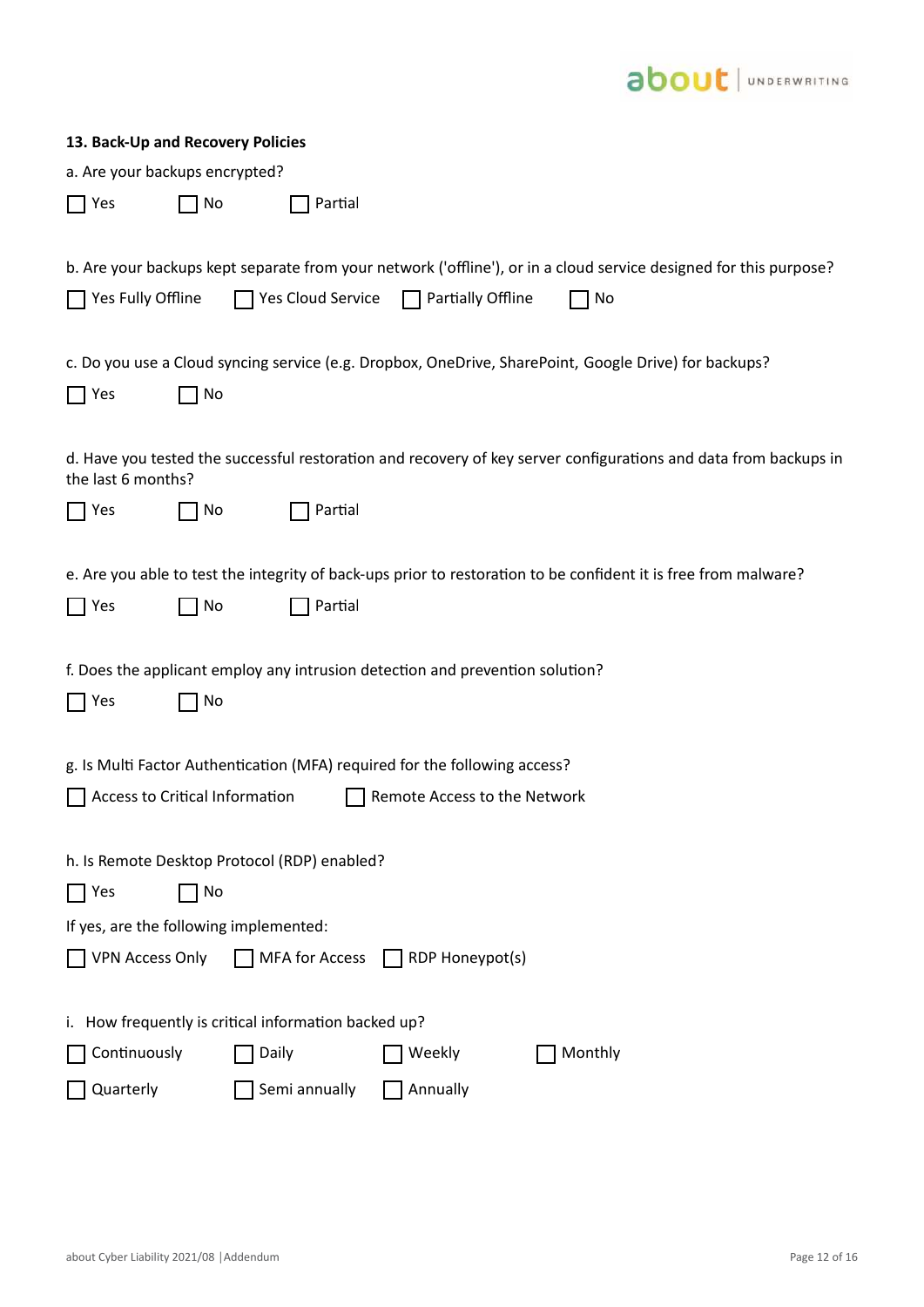

**MFA** Encryption **Segmentation** Virus/malware scanning

k. Other Ransomware Prevention Measures

Please describe any additional steps your organisation takes to detect and prevent ransomware attacks (e.g. segmentation of your network, additional software tools, external security services, etc.).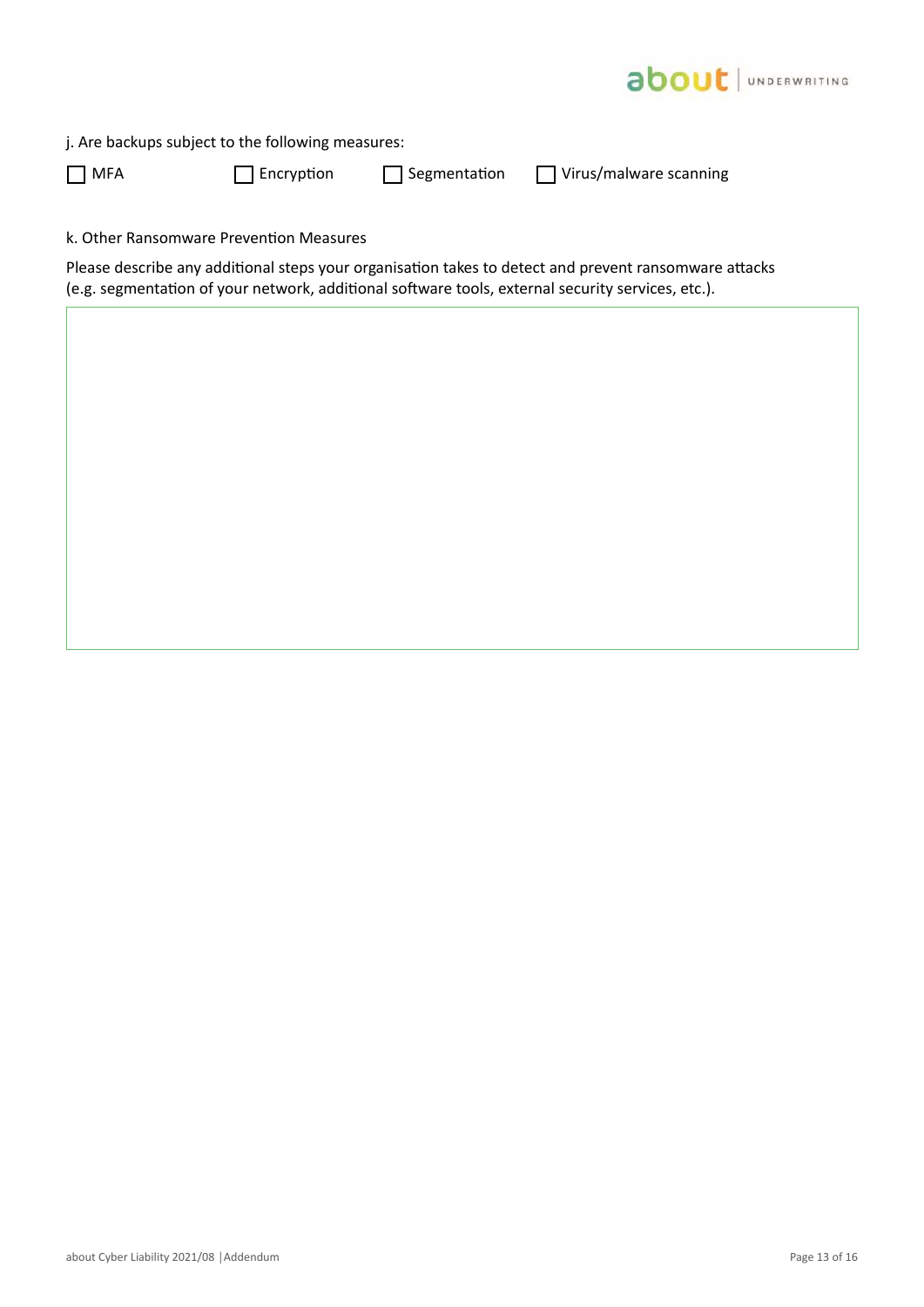

### **14. Crime**

a. Are all requests to alter supplier and customer details including bank account details, independently verified with a known contact for authenticity?

|  | Υρς |  | Nο |
|--|-----|--|----|
|--|-----|--|----|

b. Do you ensure that at least two members of staff authorise any transfer of funds, signing of cheques (above \$5,000) and the issuance of instructions for the disbursement of assets, funds or investments?

| Υρς |  | Nο |
|-----|--|----|
|-----|--|----|

## c. Segregation of duties:

In respect of purchases of services or goods with a value over above \$5,000, do you have controls in place which ensure that no one employee is able to perform more than one of the following stages:

| (i) order, (ii) certificate receipt or completion and (iii) authorise payment? | $\Box$ Yes | $\Box$ No |
|--------------------------------------------------------------------------------|------------|-----------|
|--------------------------------------------------------------------------------|------------|-----------|

| If not is the number of stakeholders and employees within the business 2 or less? | $\Box$ Yes | $\Box$ No |
|-----------------------------------------------------------------------------------|------------|-----------|
|-----------------------------------------------------------------------------------|------------|-----------|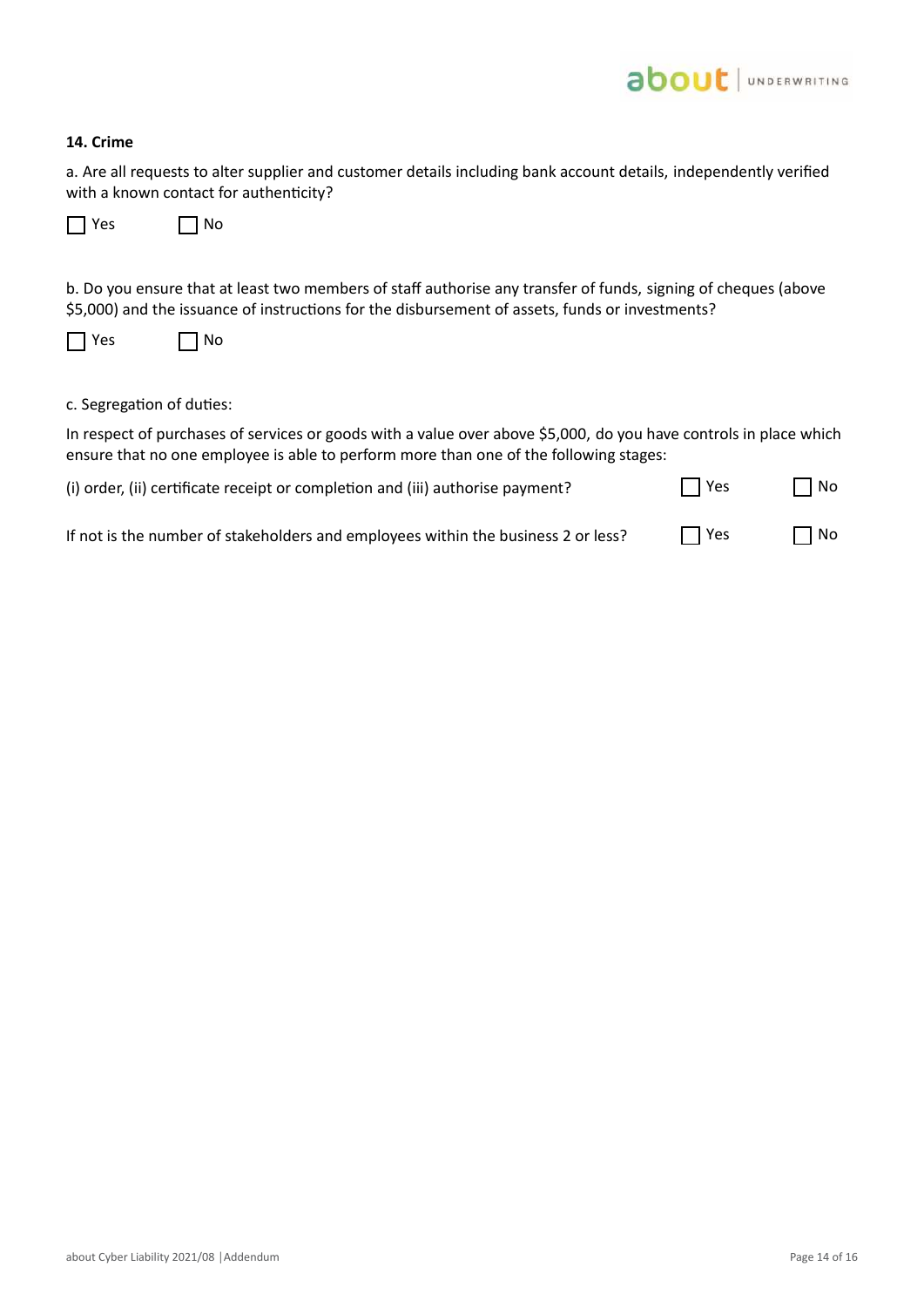

| <b>About your claims</b>                                                           |                                                                                                                       |
|------------------------------------------------------------------------------------|-----------------------------------------------------------------------------------------------------------------------|
| 15. During the last five years, have you:                                          |                                                                                                                       |
| Yes<br>No                                                                          | a. Sustained any unscheduled or unintentional network outage, intrusion, corruption or loss of data?                  |
| information has become compromised?<br>Yes<br>No                                   | b. Received notice or become aware of any privacy violations or that any data or personally identifiable              |
| administrative agency?<br>Yes<br>No                                                | c. Been subject to any disciplinary action, regulatory action, or investigation by any governmental, regulatory or    |
| Yes<br>No                                                                          | d. Received any injunction(s), lawsuit(s), fine(s), penalty(s) or sanction(s)?                                        |
| against the type of insurance(s) being requested in this application?<br>Yes<br>No | e. Become aware of any circumstance or incident that could be reasonably anticipated to give rise to a claim          |
| available:                                                                         | If 'Yes' to any questions within this section, please provide full details, including supporting documentation, where |
|                                                                                    |                                                                                                                       |

# **About your cover**

16. Please select which Limit of Indemnity is required for Cyber Liability:

| $\Box$ \$50,000    | $\bigcap$ \$100,000 | $\bigcap$ \$250,000 | $\bigcup$ \$500,000 |
|--------------------|---------------------|---------------------|---------------------|
| $\Box$ \$1,000,000 | $\Box$ \$2,000,000  | 55,000,000          | Other $\sqrt{S}$    |